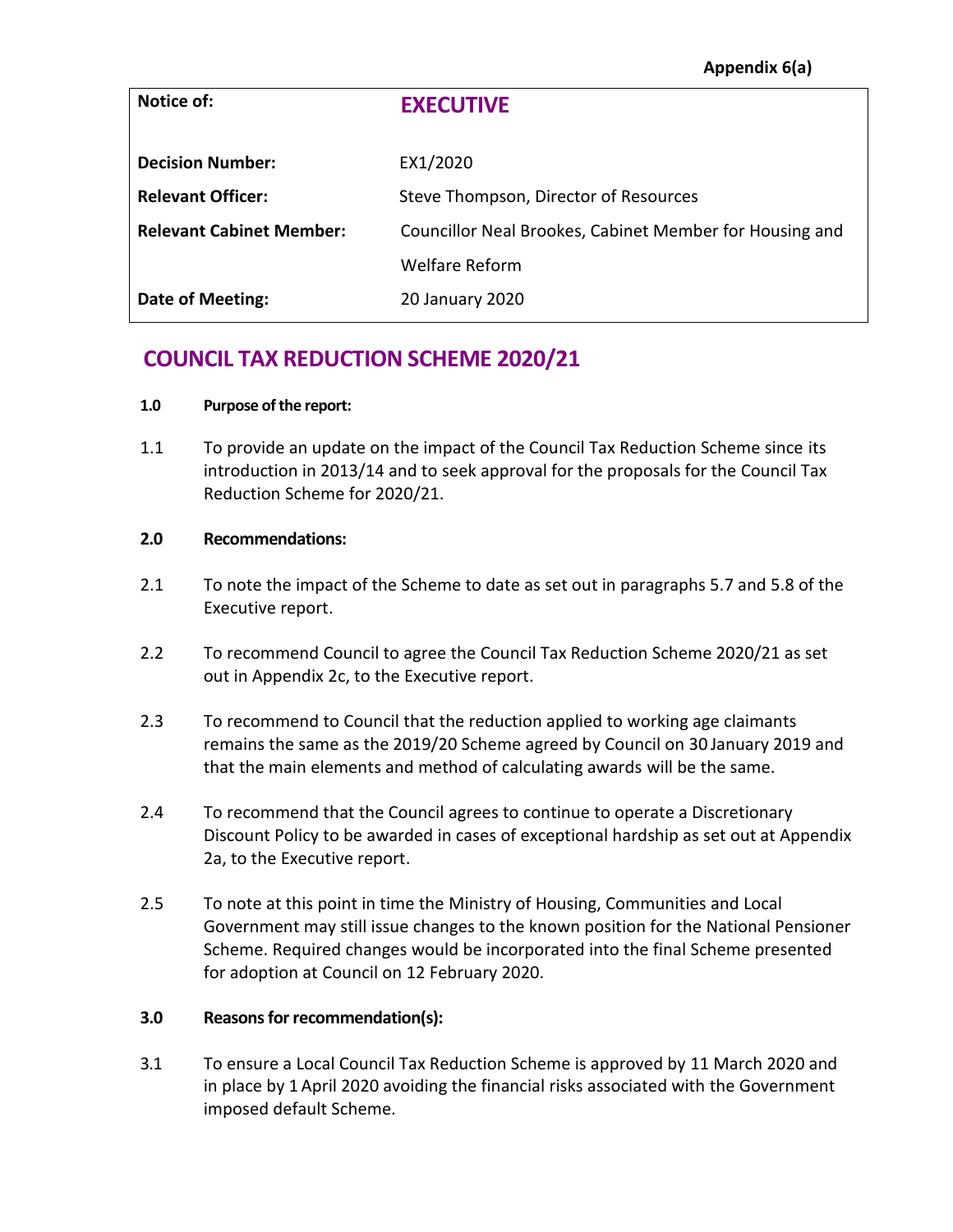**Appendix 6(a)**

- 3.2a Is the recommendation contrary to a plan or strategy adopted or approved by the Council? No
- 3.2b Is the recommendation in accordance with the Council's approved budget? Yes
- 3.3 Other alternative options to be considered:

None, a Council Tax Reduction Scheme must be approved by the Council each year.

# **4.0 Council Priority:**

4.1 The relevant Council Priority is: "Communities: Creating stronger communities and increasing resilience".

# **5.0 Background Information**

- 5.1 The Welfare Reform Act 2012 abolished Council Tax Benefit (CTB); billing authorities were required to adopt a local Council Tax Reduction Scheme (CTRS) to take effect from 1 April 2013.
- 5.2 The Government grant for Council Tax Reduction Scheme was less than 90% of the Government forecast funding levels had Council Tax Benefit continued. This was expected to leave a shortfall in funding of £3.22m based on estimates of demand and assumptions regarding the basis of calculation for the central Government grant. The ongoing level of Government support meant the Council adopted a self-funding Scheme under which all working-age claimants had to pay at least 27.11% of their Council Tax in 2013/14. This has remained the case in subsequent years until the 2017/18 Scheme when it was agreed that additional support was provided to vulnerable groups and they had to pay 13.56%. These vulnerable groups are defined as:
	- where someone in the household receives Disability Living Allowance or Personal Independence Payments
	- where the applicant is a lone parent and who is responsible and resides with a child under 5 years old
	- where the applicant or their partner receives Carer's Allowance
	- where the applicant or their partner is in receipt of a war pension, war widows pension, war disablement pension or equivalent.
- 5.3 For the 2018/19 Scheme the 13.56% reduction was extended to the following low income groups:
	- applicants or partners receiving Income Support, or Income-Based Jobseekers Allowance, or Income-Related Employment Support Allowance.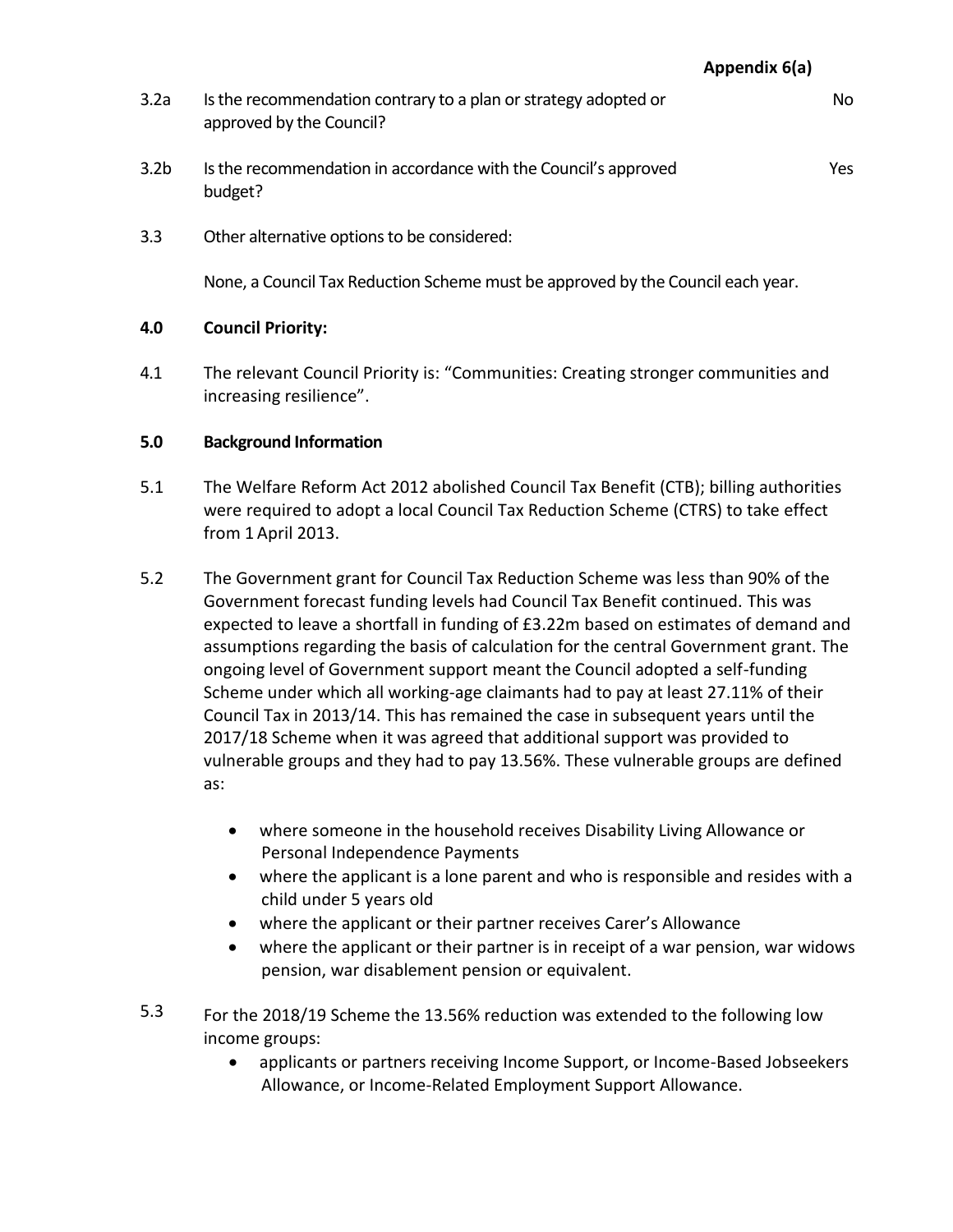- 5.4 For the 2019/20 Scheme, the 13.56% reduction was extended to the following groups:
	- Ensure that applicants who are protected under the current Scheme continue to be protected to the same level of support when they move to Universal Credit
	- Extension of the group of customers who pay 13.56% to claimants or partners who are:
		- in receipt of Jobseeker's Allowance Contribution Based
		- in receipt of Main Phase Employment and Support Allowance and are in the Work Related Activity Group
		- in receipt of Maximum Universal Credit and is neither employed, selfemployed or in receipt of any other income which is taken into account when calculating their Universal Credit award (such as an Occupational Pension or other unearned income)
		- in receipt of Universal Credit which includes either the limited capability for work and/or work related activity
- 5.5 The initial 2013/14 funding was separately identifiable, but since then the monies have formed part of the overall total Revenue Support Grant (RSG). Analysis of the RSG would suggest that the initial £17.58m allocated for the Scheme would equate to approximately £5.1m in 2019/20 and 2020/21 due to the continued year-on-year reductions. This means that in order for the scheme to be self-funding now, the bottom-slice would need to be 113.6% for 2019/20 and 112.6% for 2020/21 (based on current Council Tax figures).
- 5.6 The Council Tax Reduction Scheme caseload has decreased since the introduction of the Scheme in 2013/14 as shown below:

|              | <b>Working Age</b> | <b>Elderly</b> | <b>Total</b> |
|--------------|--------------------|----------------|--------------|
|              |                    |                |              |
| 2013/14      | 14,504             | 8,815          | 23,319       |
| 2014/15      | 13,781             | 8,407          | 22,188       |
| 2015/16      | 13,619             | 7,986          | 21,605       |
| 2016/17      | 13,385             | 7,589          | 20,974       |
| 2017/18      | 13,050             | 7,267          | 20,317       |
| 2018/19      | 12,930             | 6,901          | 19,831       |
| 2019/20 (Oct | 12,982             | 6,768          | 19,750       |
| 2019)        |                    |                |              |

The change in caseload demographics is attributed to a number of factors. The Government's increase in State Pension Age has meant that it is longer before a customer will be classed as "elderly" and there is traditionally a lower take-up of benefits by this age group and they are viewed as a group with a higher level of assets.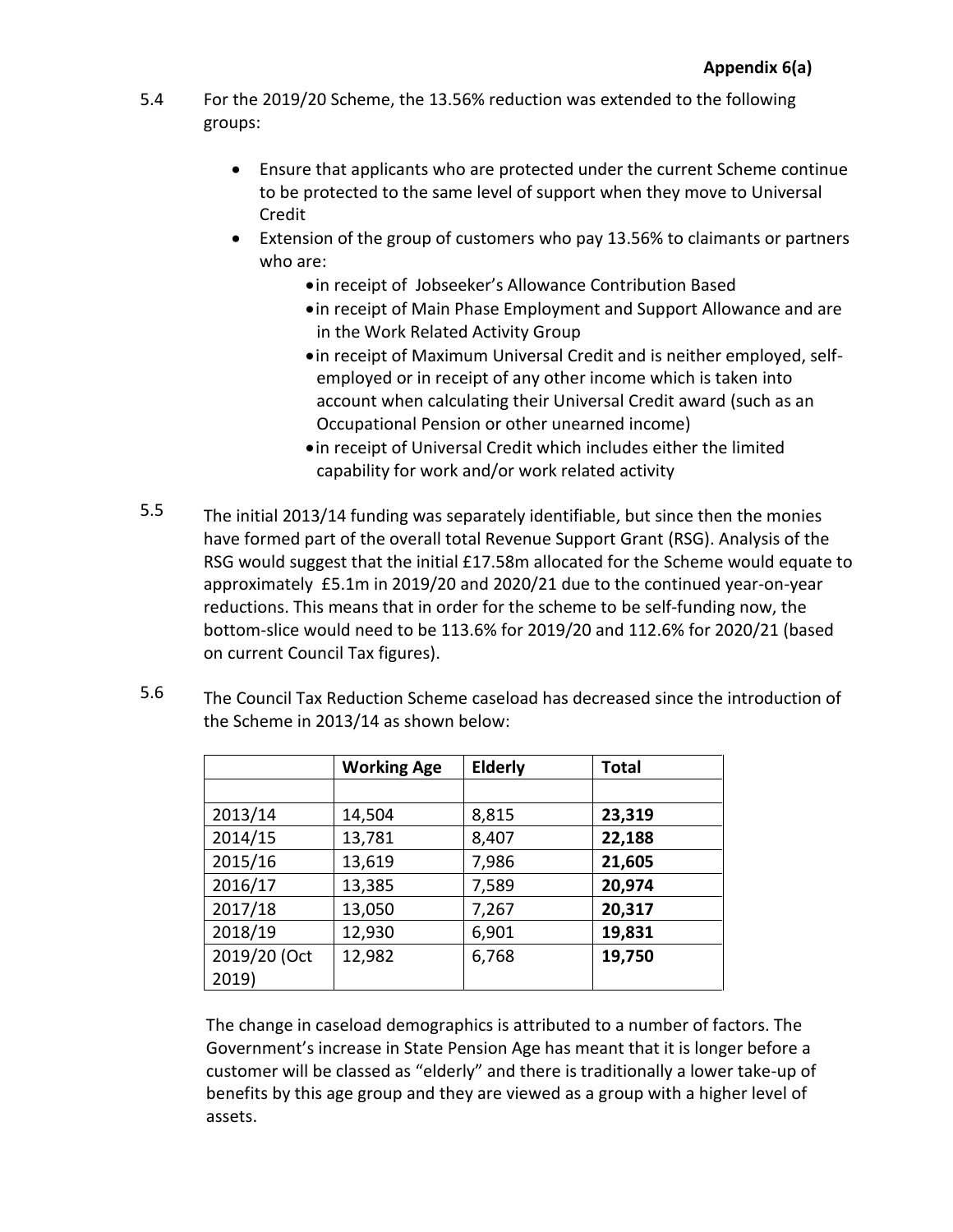# **Appendix 6(a)**

- 5.7 The Council Tax Reduction Scheme has had a very significant impact on in-year Council Tax collection rates. In the last year of Council Tax Benefit, 2012/13, in-year collection rate was 95.5%. Since the Council Tax Reduction Scheme was introduced and 10,000 low income working-age households became liable to pay Council Tax, inyear collection has dropped each year. In 2018/19 collection was 92% with a 69.77% collection rate for Council Tax Reduction Scheme cases.
- 5.8 Collection is at a similar level so far in 2019/20, but a drop in ultimate collection and an increase in arrears is still anticipated. This increase in arrears has meant the Council's share of the bad debt provision for Council Tax Arrears (including CTRS) has increased annually since the introduction of the Scheme and was £6.1m at 31 March 2019.
- 5.9 Court action can be taken against defaulting Council Tax payers. However, the numbers are limited at any hearing by restrictions placed by the court. Following the issue of a liability order at court an attachment of benefits can be requested. The amount that can be attached from benefits is restricted by legislation, currently £3.70 for most benefits except Universal Credit. This means that it is not usually possible to collect the Council Tax amount payable within the year it becomes due, which impacts on in-year collection rates. The attachment is administered by the Department for Work and Pensions and they can delay the process significantly.
- 5.10 The Blackpool Scheme incorporates the National Pensioner Scheme decided by Government. This ensures that support continues at the same level as existed under Council Tax Benefit. In Blackpool, pensioners currently account for 34.3% of the caseload.
- 5.11 For working-age claims there is a means-tested assessment, predominantly based upon the former Council Tax Benefit rules, to establish entitlement. A percentage reduction of 27.11% (13.56% for the groups shown in 5.2, 5.3 and 5.4) is then applied to the award at the end of the assessment.
- 5.12 The value of the percentage reduction is reviewed annually to ensure it remains fit for purpose taking account of ongoing changes in legislation, caseload and financial requirements. It is proposed that for 2020/21 the value of the percentage reduction for other working age customers, who do not fall into the vulnerable or low income categories shown at 5.2, 5.3 or 5.4, should remain at 27.11%.
- 5.13 Does the information submitted include any exempt information? No

# 5.14 **List of Appendices:**

Appendix 2a: Discretionary Discount Policy Appendix 2b: Equality Analysis Appendix 2c: Council Tax Reduction Scheme 2020/21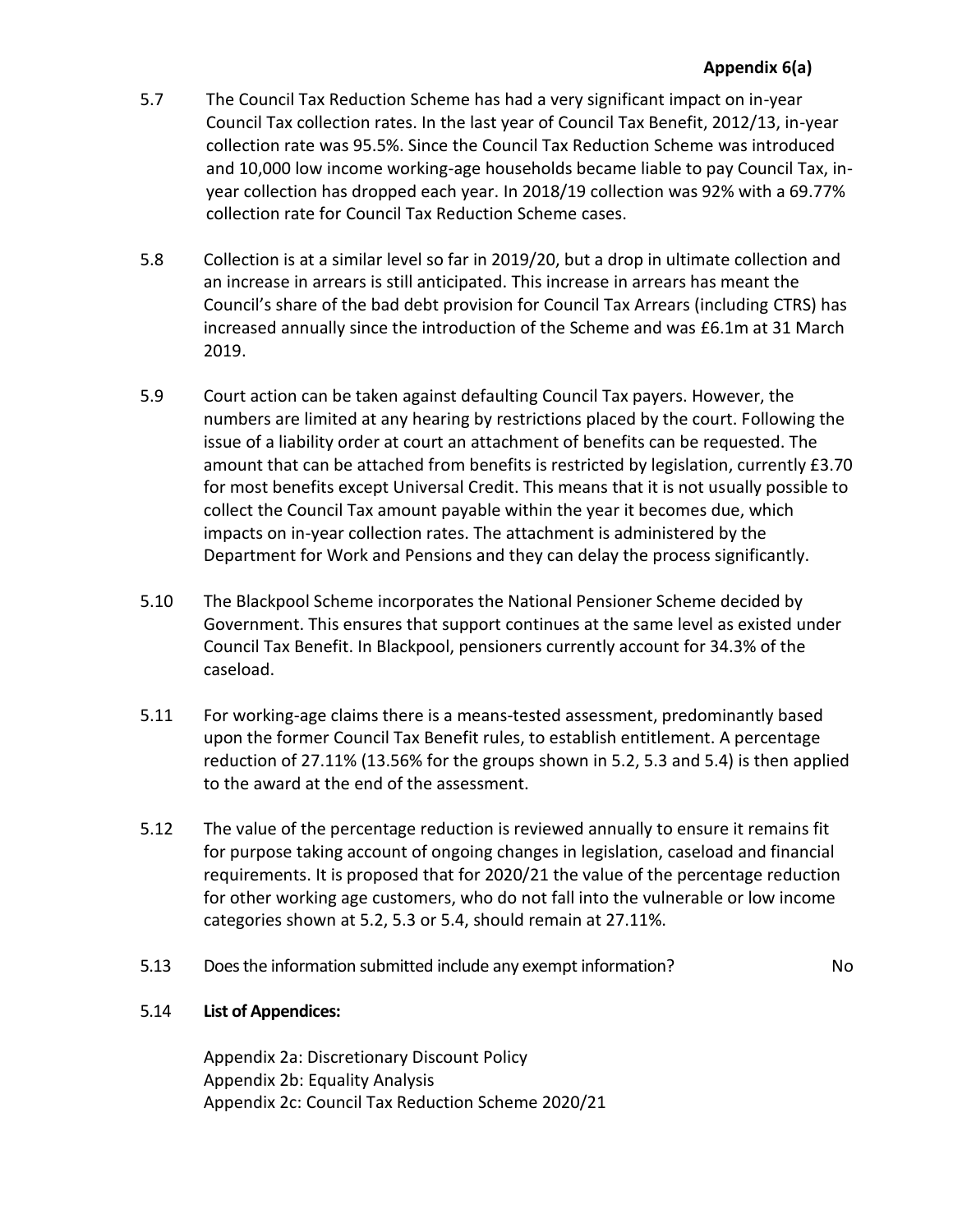# **6.0 Legal considerations:**

- 6.1 A resolution by the full Council to adopt a Council Tax Reduction Scheme is required by 11 March 2020. The Scheme will take effect from 1 April 2020.
- 6.2 The Council Tax and Business Rates Discretionary Discount Policy has been reviewed and is attached at Appendix 2a, to the Executive report.

## **7.0 Human Resources considerations:**

7.1 Existing staffing resources within the Benefits Service are used to administer the Council Tax Reduction Scheme; however, it is apparent that there has been a considerable increase in face-to-face and telephone contacts, particularly when Council Tax bills are issued. The administrative and legal processes required to collect and recover substantial numbers of small amounts place an additional burden on available resources.

# **8.0 Equalities considerations:**

8.1 The Equality Analysis that has previously been carried out for the Council Tax Reduction Scheme has been revisited and updated. This aims to mitigate the impact on protected groups and includes the continued availability of a discretionary hardship fund which has been made available through the adoption of a Discretionary Discount Policy. As part of their consideration of the Council Tax Reduction Scheme for 2020/21 an updated Equality Analysis is attached at Appendix 2b, to the Executive report for Members to review.

# **9.0 Financial considerations:**

- 9.1 For 2020/21 it is proposed that the percentage reduction made at the end of the assessment for working age claimants shall be 27.11% with the exception of those claimants who fall into the vulnerable or low income categories shown at 5.2, 5.3 and 5.4, who will be subject to a 13.56% reduction.
- 9.2 A review of the Scheme must be carried out annually to ensure it remains fit for purpose taking account of ongoing changes in legislation, caseload and financial requirements. The Council will be required to approve the Scheme each year.
- 9.3 The Welfare Reform Act 2012 provided for a major overhaul of the benefits system. The Council Tax Reduction Scheme was implemented ahead of the commencement of Universal Credit. The new Scheme of Council Tax Reduction continues to run alongside Housing Benefit during the transition to Universal Credit. Housing Benefit administration will then gradually diminish. Wider changes to existing benefits over the last few years have meant customers on benefits have less money available to pay their Council Tax liability. Whilst there is still an ambition to achieve full collection, this is likely to take longer.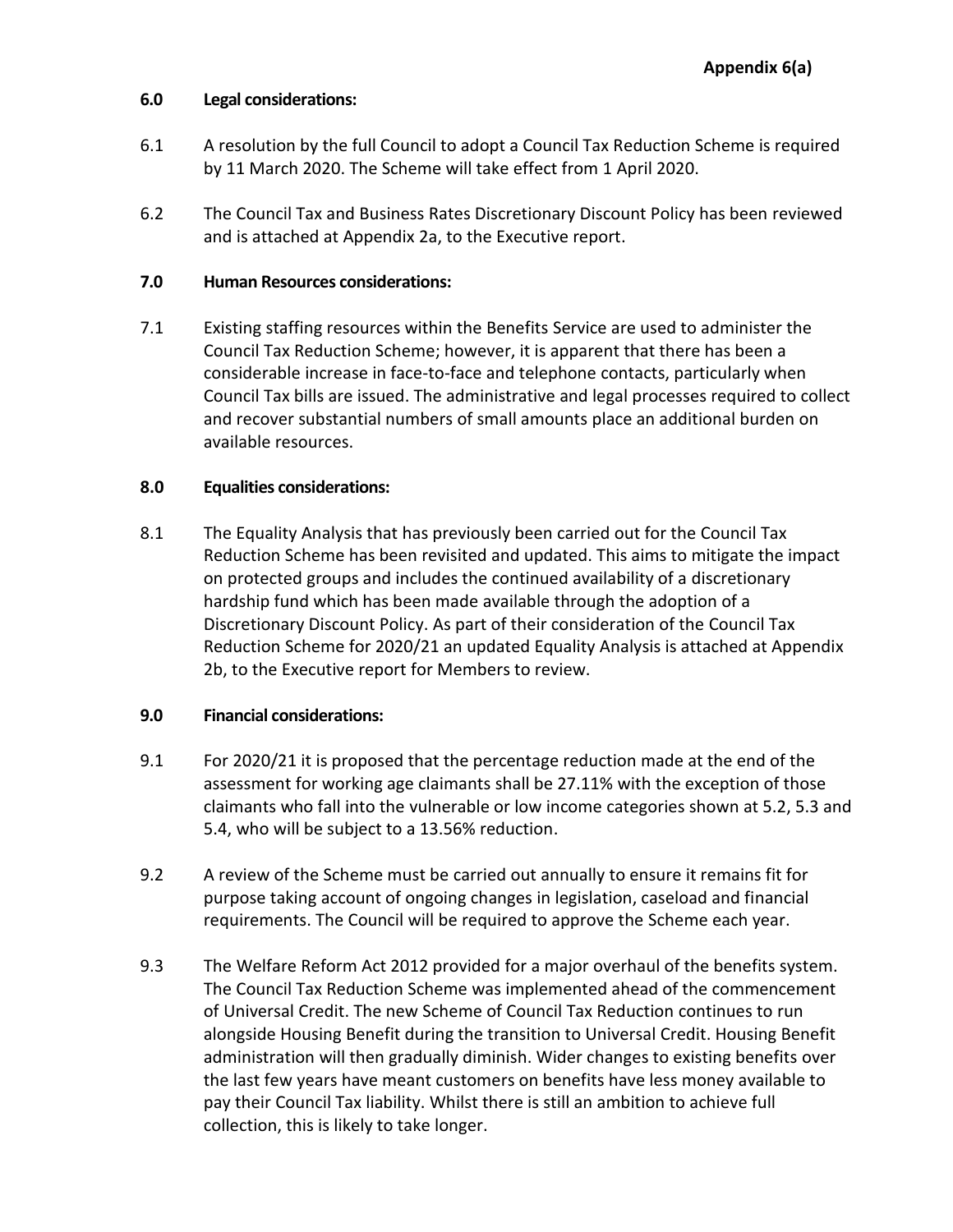9.4 The 2020/21 Scheme remains unchanged from the 2019/20 Scheme, therefore no additional cost is forecast.

## **10.0 Risk management considerations:**

10.1 As part of the overall project management leading to the 2013/14 Scheme, a risk workshop identified a number of risks. Actions required to mitigate those risks have been identified and implemented where possible.

#### **11.0 Ethical considerations:**

11.1 None.

# **12.0 Internal/ External Consultation undertaken:**

12.1 As the main elements and method of calculating awards will remain the same for 2020/21, no consultation exercise is required.

# **13.0 Background papers:**

13.1 None.

# **14.0 Key decision information**:

| 14.1                                                 | Is this a key decision?                                                                                      | <b>Yes</b> |  |
|------------------------------------------------------|--------------------------------------------------------------------------------------------------------------|------------|--|
| 14.2                                                 | If so, Forward Plan reference number:                                                                        | 33/2019    |  |
| 14.3                                                 | If a key decision, is the decision required in less than five days?                                          | No         |  |
| 14.4                                                 | If yes, please describe the reason for urgency:                                                              |            |  |
|                                                      |                                                                                                              |            |  |
| 15.0                                                 | <b>Call-in information:</b>                                                                                  |            |  |
| 15.1                                                 | Are there any grounds for urgency, which would cause this decision to<br>be exempt from the call-in process? | No.        |  |
| 15.2                                                 | If yes, please give reason:                                                                                  |            |  |
| TO BE COMPLETED BY THE HEAD OF DEMOCRATIC GOVERNANCE |                                                                                                              |            |  |
| 16.0                                                 | <b>Scrutiny Committee Chairman (where appropriate):</b>                                                      |            |  |

Date informed: 10 January 2020 Date approved: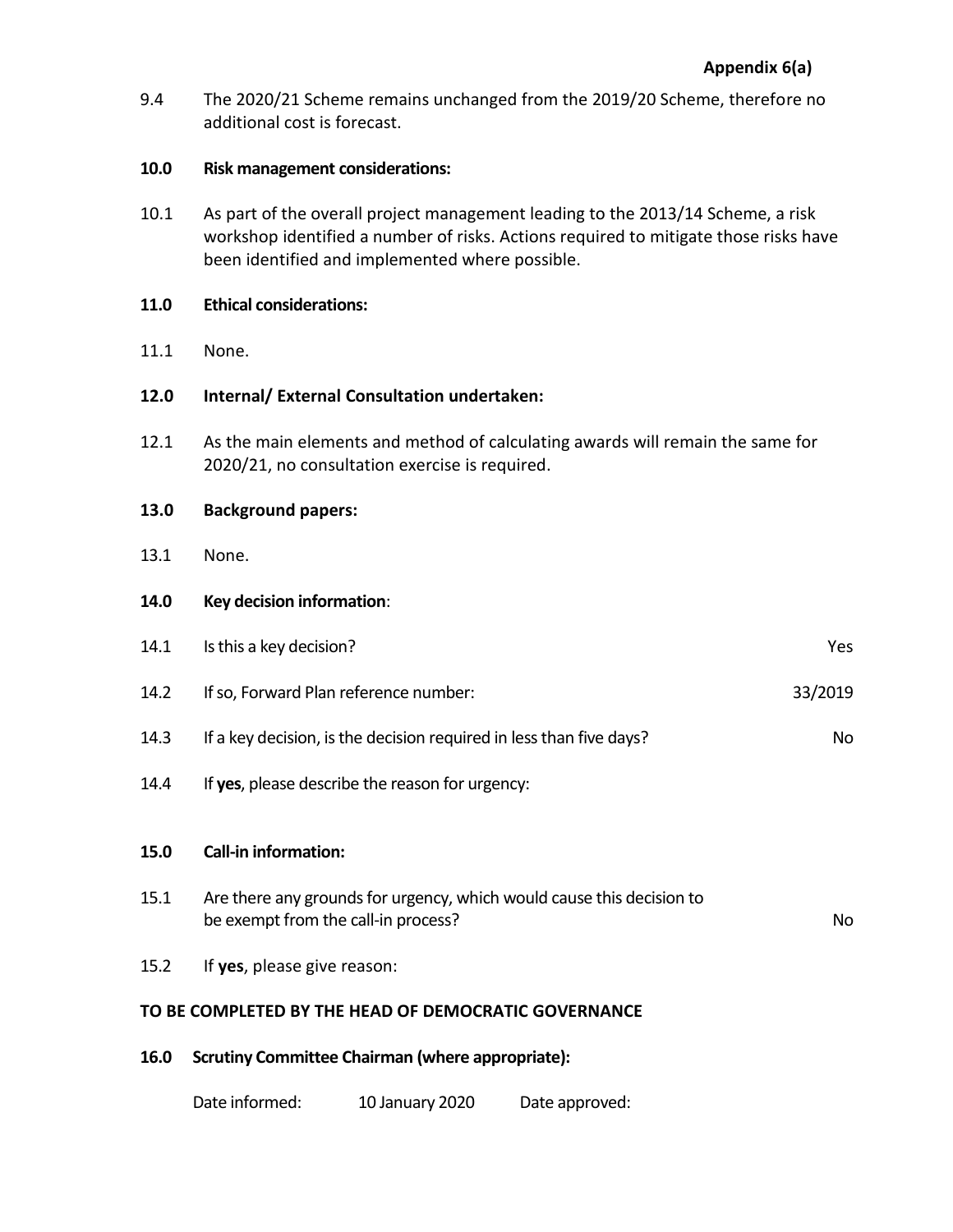# **17.0 Declarations of interest (if applicable):**

17.1 None.

## **18.0 Executive decision:**

- 18.1 The Executive resolved as follows:
	- 1. To note the impact of the Scheme to date as set out in paragraphs 5.7 and 5.8 of the Executive report.
	- 2. To recommend Council to agree the Council Tax Reduction Scheme 2020/21 as set out in Appendix 2c, to the Executive report.
	- 3. To recommend to Council that the reduction applied to working age claimants remains the same as the 2019/20 Scheme agreed by Council on 30 January 2019 and that the main elements and method of calculating awards will be the same.
	- 4. To recommend that the Council agrees to continue to operate a Discretionary Discount Policy to be awarded in cases of exceptional hardship as set out at Appendix 2a, to the Executive report.
	- 5. To note at this point in time the Ministry of Housing, Communities and Local Government may still issue changes to the known position for the National Pensioner Scheme. Required changes would be incorporated into the final Scheme presented for adoption at Council on 12 February 2020.

# 18.2 **Date of Decision:**

20 January 2020

# **19.0 Reason(s) for decision:**

To ensure a Local Council Tax Reduction Scheme is approved by 11 March 2020 and in place by 1 April 2020 avoiding the financial risks associated with the Government imposed default Scheme.

# 19.1 **Date Decision published:**

21 January 2020

#### **20.0 Executive Members in attendance:**

20.1 Councillor Blackburn, in the Chair